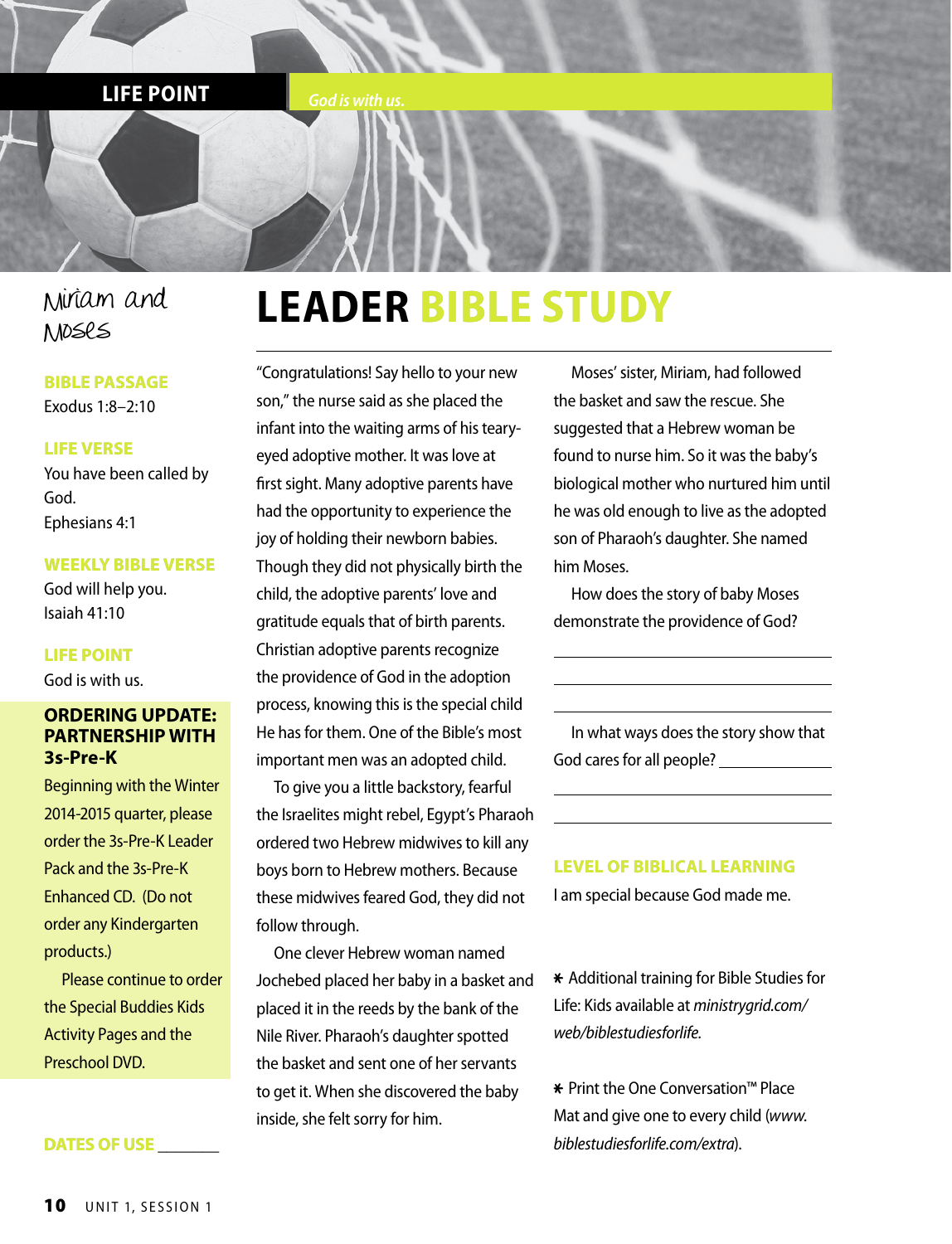### God will help you.

 $-$ ISAIAH 41:10

## **BIBLE STORY**



#### **MIRIAM AND MOSES**

*—Based on Exodus 1:8–2:10*

Pharaoh, king of Egypt, ordered that all Hebrew baby boys were to be killed. One family kept their baby alive. The mother had a plan. She coated a basket with tar. She placed her baby in the basket. She carried the basket to the edge of the river. She carefully placed the basket in the reeds. The mother told the boy's sister, Miriam, to hide and watch the basket. Pharaoh's daughter came to the river. Pharaoh's daughter saw the basket. She

opened the basket and saw the baby boy. She felt sorry for the crying baby. Miriam ran

up to the woman. "Shall I get a Hebrew woman to care for the baby for you?" Miriam asked.

"Yes, go," the young woman said. Miriam went and got her mother. "I will pay you to feed and care for this baby," Pharaoh's daughter said to her. The boy became the son of Pharaoh's daughter. She named him Moses.

PICK AND CHOOSE WHICH ACTIVITIES YOU WISH TO USE TO SUPPORT THE BIBLE STORY OVER A TWO-WEEK PERIOD. SEE PAGES 6-7 FOR TEACHING TIPS.

#### **Picture/Word Cards**

Note that picture/word cards may be gathered from Kids Activity Page 31 or Pack Item 30.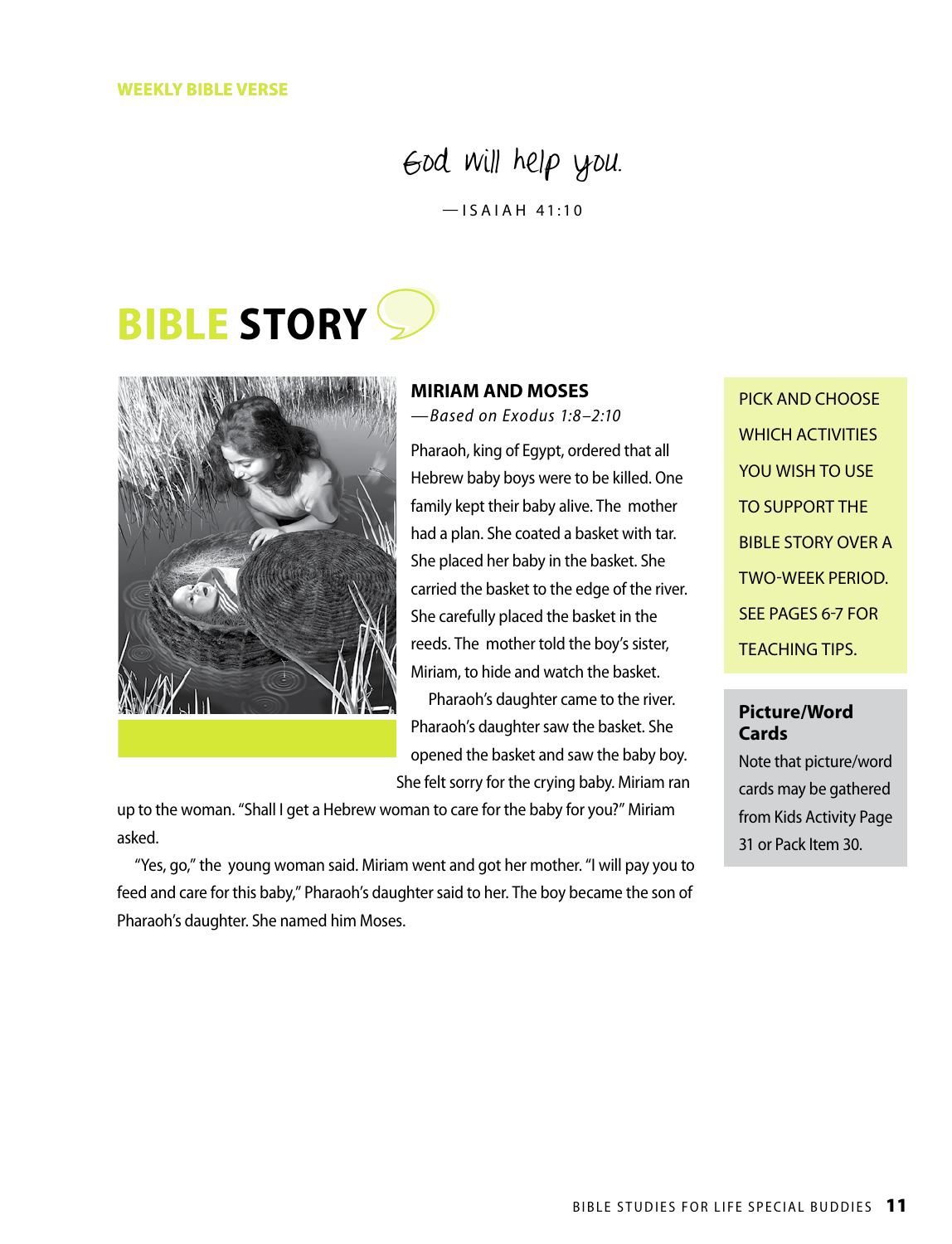#### Notes

# **INTRODUCTORY ACTIVITY**

#### ►Large woven basket, baby doll, baby blanket

▶Baby doll, empty baby bottle, baby blanket, clean diaper, pacifier, empty baby food jar,

baby spoon

►DVD

►**Baby Play**

Give kids the opportunity to wrap the doll in a soft, warm blanket and place it inside the basket. As kids interact with the doll, mention that babies need loving families to care for them as they grow. Recognize any children in the class who are big sisters. Make a big deal about how big sisters (and big brothers) can love and help care for younger children in their families. Explain that kids will hear a story from the Bible today about a big sister and a baby brother.

#### ►**Love a Baby Week 1 \_\_ Week 2 \_\_**

Ask kids to share and demonstrate how they would use the items to take care of the baby. They may pretend to feed the baby with the bottle or with the jar and spoon. They may enjoy burping, gently snuggling, and wrapping the baby in a blanket. Some kids may know how to change a baby's diaper. Listen as kids suggest other ways families care for babies. Tell kids that they will hear a Bible story today about a baby who had a family to love and care for him.

## **STUDY THE BIBLE**

#### ►**Video Week 1 \_\_ Week 2 \_\_**

Show the "Miriam and Moses: Life Action" video to introduce the Bible story. Give kids time to ask questions about what they have seen before moving on to telling the Bible story.

#### ►**Miriam Cared Week 1 \_\_ Week 2 \_\_**

In advance, make a copy of "Miriam Cared." Cut the green paper to look like grass. Measure the grass so that it covers the bottom part of the picture. Attach the grass with tape or glue stick. Color the picture if you like, or leave it black and white. Use the picture as a visual as you tell the Bible story, pulling back the grass to reveal the basket hidden in the reeds.

For review, provide supplies for each child to make a picture. As kids color the picture and attach the green grass, recall the events of the Bible story. Ask some specific questions:

- \* Why is the baby in the basket?
- $*$  Who is watching over the baby?
- \* What will happen to the baby next?

### ►CD: "Miriam Cared"

▶Green construction paper, scissors, tape or glue stick

►**See:** Miriam Cared (*biblestudiesforlife.com/ extra*)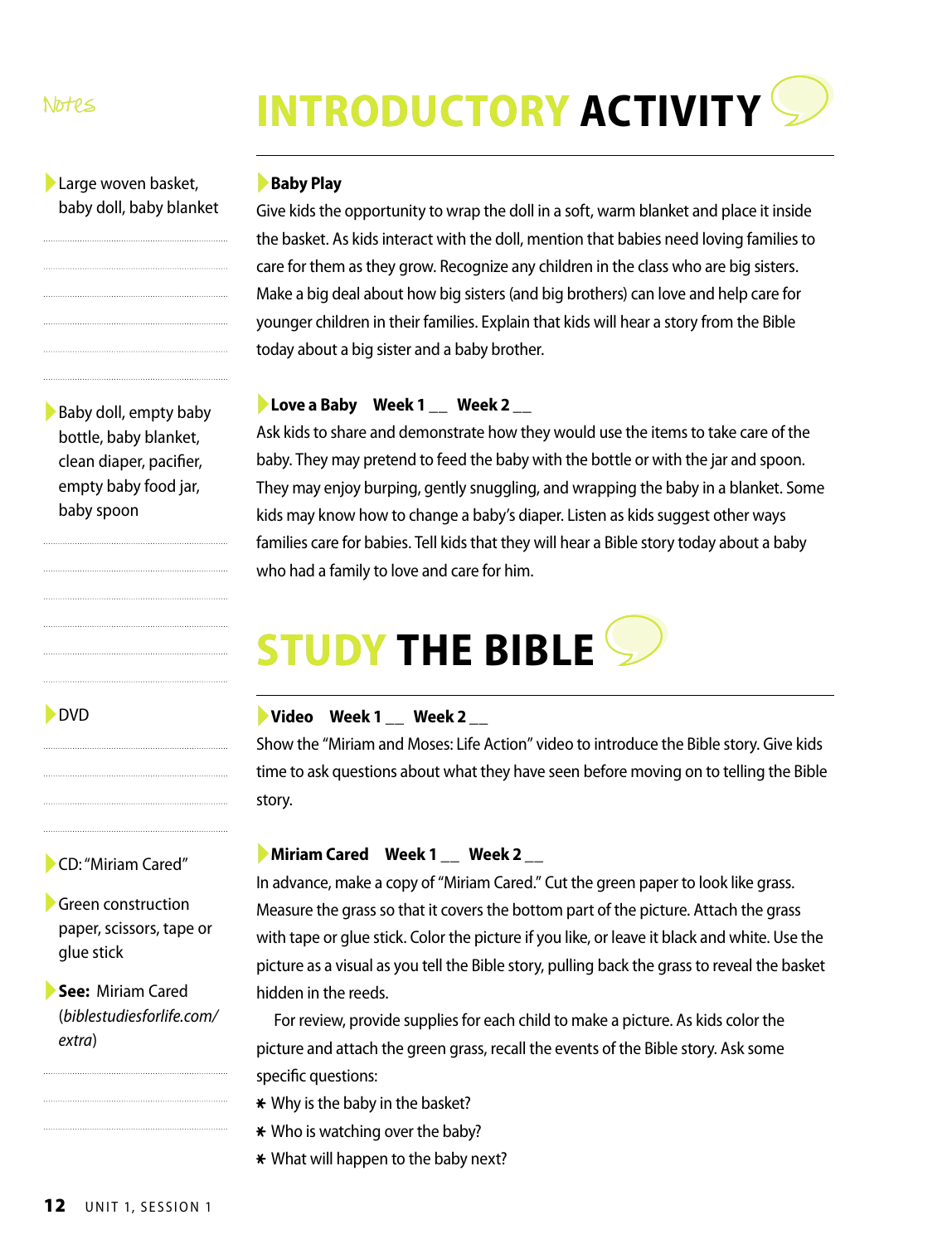#### ▶ River Rescue Week 1 \_\_ Week 2 \_\_ Notes **Notes Allen Rescue Week 2 \_\_** Notes Allen Rescue Allen Rescue Allen Rescue Allen Rescue Allen Rescue Allen Rescue Allen Rescue Allen Rescue Allen Rescue Allen Rescue Allen Rescue

Tell the Bible story. Show the Teaching Picture. For review, invite kids to pretend to help Moses' basket float safety in the shallow part of the river. Place the blue paper on the floor. If you prefer, you may mark off the river using painter's tape. Tell kids the paper or the tape represents the river. Suggest kids pretend the balloon is Moses' basket. Allow kids to work individually or in pairs to use their hands to roll the balloon from one end of the paper to the other. Tell kids to roll the balloon gently to try to keep it in the water. For a fun twist, allow kids to try again using only their feet, rolling the balloon with their noses, and so forth.

#### ►**Touch the Basket Week 1 \_\_ Week 2 \_\_**

Place three baskets in a row on the floor or table. One should be very small, another should be just the right size to hold the baby doll, and the third should be much larger than the baby doll. Ask kids to guess which basket is just the right size to hold the baby doll. Gently place the baby doll inside the basket identified as just right. Use your own words to tell the Bible story. Show the Teaching Picture. For review, guide kids to complete the activity on the Kids Activity Page.

#### ►**A Mother's Story Week 1 \_\_ Week 2 \_\_**

Invite a female visitor to dress in Bible times clothing and come to your classroom to represent Moses' Hebrew mother. If possible, allow her to hold a real infant. She may tell the story in this way and with a gentle voice: "I knew Pharaoh had ordered all Hebrew baby boys be killed. But when my baby was born, I loved him. I let him live. When he was a few months old, I knew our family could not protect him any longer. I covered a basket with tar to make it float. I took the basket down to the river and placed my baby gently inside. I asked my baby's sister, Miriam, to hide in the reeds and keep watch over the baby. Miriam saw Pharaoh's daughter come to the river. Pharaoh's daughter heard my baby crying. Miriam ran to Pharaoh's daughter and asked if she could bring a woman from the Hebrews to take care of the baby for her. Pharaoh's daughter agreed, and Miriam ran to get me. Pharaoh's daughter named my baby Moses. She let me care for him until he was older."

For review, allow children to hold a baby doll and tell the Bible story to a friend.

#### ►**Tall Grass Week 1 \_\_ Week 2 \_\_**

Wrap the blocks in green paper. Ask children to help you arrange the blocks to create the look of tall grass. Suggest kids pretend this tall grass represents the reeds that can be found near the edge of a river. Place a basket with the baby doll inside behind the blocks. Use the props as you tell the Bible story. Show the Teaching Picture. Emphasize that God was with Moses and that God is also with us. Allow kids time to interact with the props as a means of reviewing the story.

- ►Teaching Picture 1
- ►Long sheet of blue bulletin board paper or painter's tape, inflated balloon
- ►Teaching Picture 1
- ►Kids Activity Page 4
- ▶ Three woven baskets, baby doll

►CD: "Bible Times Robe"

▶Teaching Picture 1

►Wooden or cardboard blocks, green paper, tape, woven basket, baby doll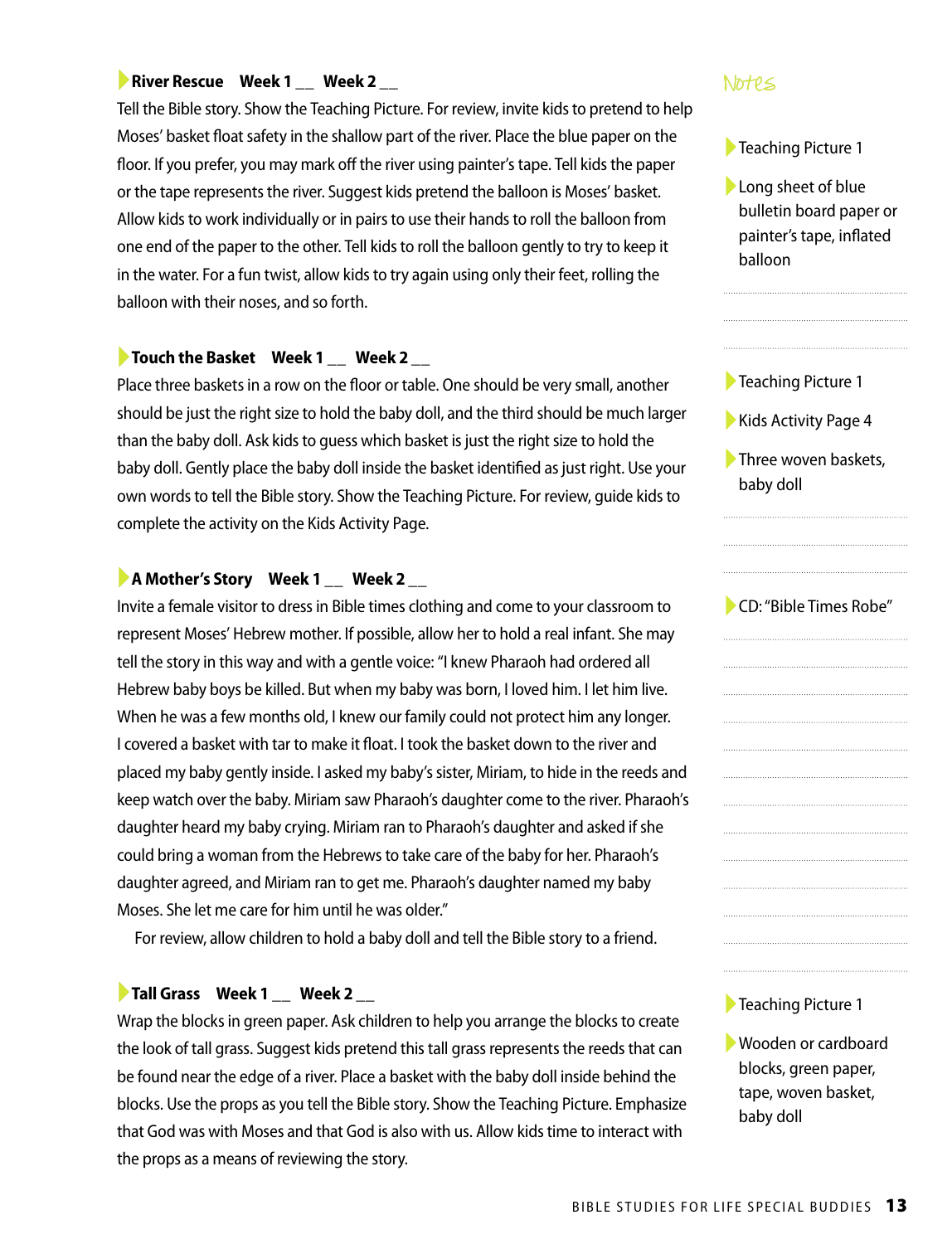# **PRACTICE BIBLE SKILLS**

#### ►**Called by God Week 1 \_\_ Week 2 \_\_**

Assist as kids find Ephesians 4:1 in their personal or classroom Bibles. Read the verse aloud from a Bible or from the Bible marker. Guide kids to sit or stand side by side. Quietly repeat the verse into the first child's ear. The child should then repeat the verse into the ear of the person sitting beside him, and so forth. The last child may speak aloud what she heard. Repeat the verse correctly if needed. Explain that God had a plan for Moses' life. Another way to say this is that Moses was called by God to do what God had planned for him to do. Indicate that when kids come to church, read the Bible, and pray to God, they begin to learn and to understand what God's calling, or plan, for their life is.

Option: Let kids speak the verse into an elbow-shaped PVC pipe. Even a whisper is magnified when spoken into a pipe.

#### ►**God Helps Week 1 \_\_ Week 2 \_\_**

Help kids locate Isaiah 41:10 in personal or classroom Bibles. Read the verse aloud, inviting kids to repeat it. On a large sheet of paper, vertically print the acronym *HELP*. Ask kids to name situations in which they might need God's help. Below is a list of optional ways to fill in the acronym; guide kids to suggest others.

- \* **H**ad a bad dream
- \* **E**xited about a birthday party and can't wait for it to start
- \* Learned that a good friend is moving away
- \* **P**robably going to have to get a shot at the doctor

Follow up with a time of prayer, asking God to help kids know that He is with them at times when they need His help.

#### ►**Jesus Book**

Display your personal Bible. Teach kids to sign the word *Bible*. There are several acceptable ways to sign the word, including a combination of the signs for the words *Jesus* and *book*. (See video demonstrations at *www.aslpro.com.*) Use the illustration of Miriam and Moses in the basket from the Moses Sequence Cards to mark today's Bible passage, Exodus 1:8–2:10. Assist as kids find the passage in their own Bibles. Ask kids to tell you the name of the baby in the story and the name of the big sister in the story.

### ►CD: "Special Buddies Bible Markers"

▶ Elbow-shaped PVC pipe (optional)

►CD: "Special Buddies Bible Markers"

►Large sheet of paper, marker

►Pack Item 27: "Moses Sequence Cards"

 $\blacktriangleright$  Learn the sign for the word *Bible*.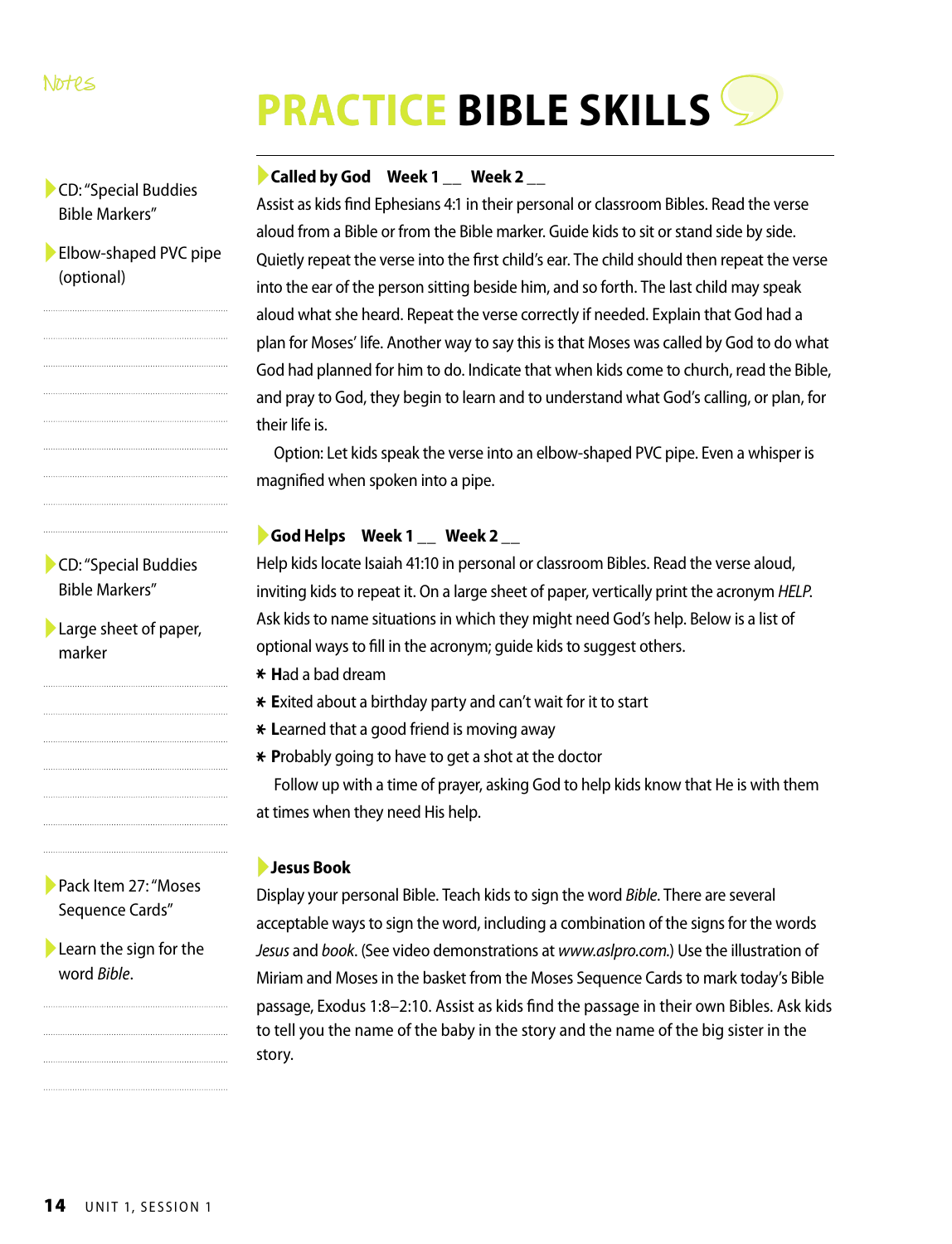# **LIVE IT OUT**

#### ►**God Is With You Week 1 \_\_ Week 2 \_\_**

Remind kids that God was with Moses and kept him safe while he was floating in the basket. Suggest that God is with kids everywhere they go. Take a look together at the Kids Activity Page. Guide kids to participate in describing the locations pictured on the page and connecting the dots. Listen as kids name some other places they often go. Say a prayer of thanks to God for being with kids everywhere they go.

#### ►**Equipped for Safety Week 1 \_\_ Week 2 \_\_**

Tell kids that in the box you have placed some items that can help protect people in some way. One by one, allow each boy or girl to choose an item and share with the class a way that the item provides protection. Note that some items keep kids from getting hurt. Others keep them from getting wet, cold, or sunburned. Remind kids that God is with them all the time. He will protect them and keep them safe.

#### ►**God Is Always Good Week 1 \_\_ Week 2 \_\_**

Play "Always Good" (track 9) as kids complete Live It Out or Closing Activities. Remind kids of some ways they can always count on God.

#### **CLOSING ACTIVITY**

#### ►**Fill in the Letter Week 1 \_\_ Week 2 \_\_**

Print the incomplete names *\_oses* and *\_iriam* on a white board or on sheets of paper. Invite each child to fill the letter "M" into each blank to complete the names. Say the names together, remembering that today's Bible story was about a big sister and a baby brother.

#### ►**God Is with You Week 1 \_\_ Week 2 \_\_**

Print *God is with you* on strips of paper, enough for each child to have one. Place the strips into a basket. Guide each child to pull a paper strip from the basket. He may read the statement or listen as you read it to him. Remind the child that God was with Moses when he was floating in the basket. God is with boys and girls also.

#### ►**One Conversation™ Week 1 \_\_ Week 2 \_\_**

Distribute the Kids Activity Page to encourage families to complete the One Conversation™ activity at home.

#### Notes

- ▶ Kids Activity Page 5
- ►Pencils or crayons

►In advance, gather in a box or basket items that offer protection, such as sunscreen, sunglasses, a helmet, gloves, ear muffs, a life jacket, knee pads, and an umbrella

#### $\blacktriangleright$ CD

►White board and dry erase marker or paper and markers

▶ Strips of paper, marker, basket

#### ► Kids Activity Page 6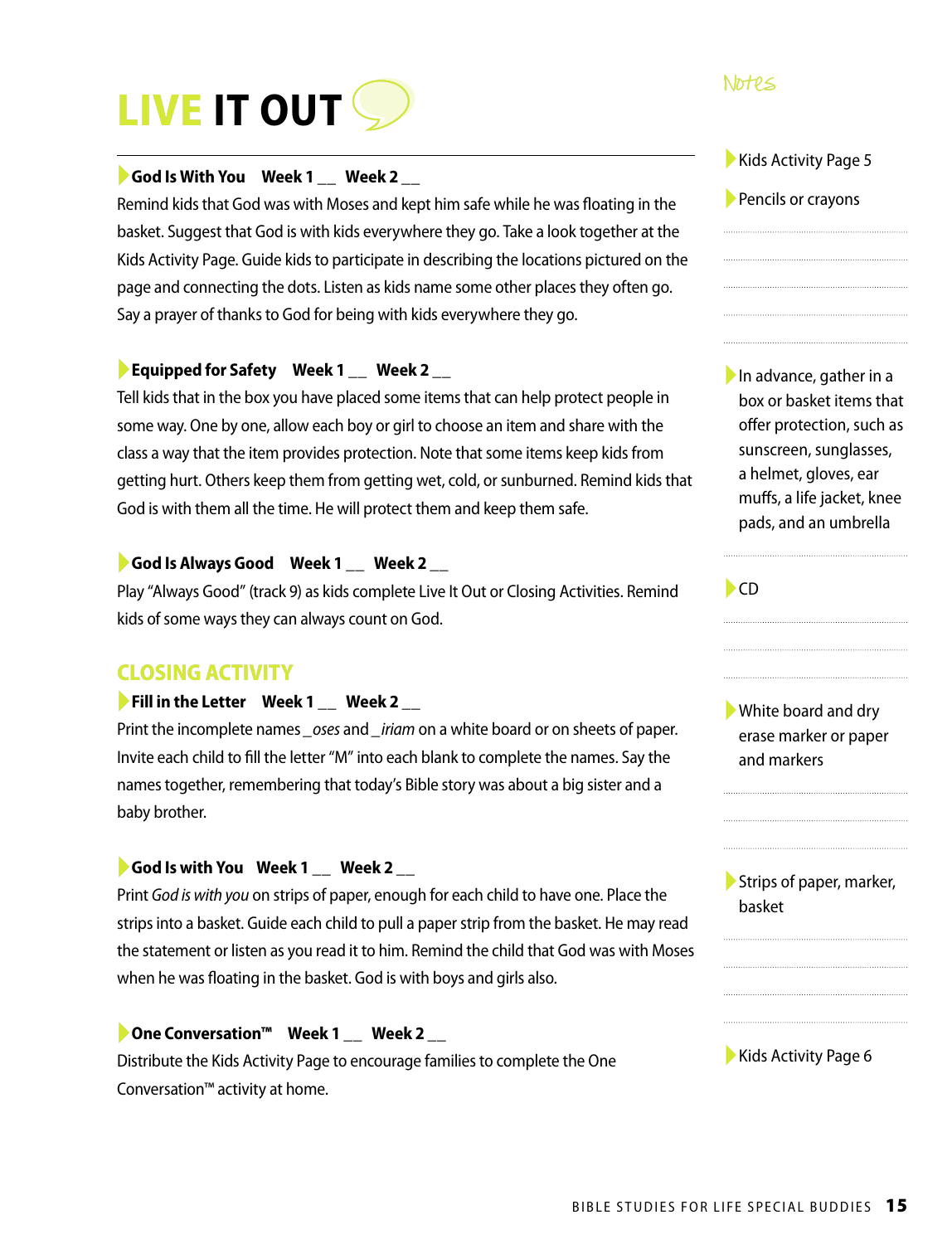#### Notes

►Half sheets of

masking tape

construction paper, crayons, colored pencils,

#### **BONUS ACTIVITIES**

#### **Design a Baby Blanket Week 1 \_\_ Week 2 \_\_**

Invite kids to take part in designing a baby blanket. Give each child a half sheet of construction paper and suggest he draw or color a pretty design on it. As kids work, retell the Bible story or ask kids to share what they remember about the Bible story. When all the designs are complete, arrange all the sheets of paper into a rectangular grid. Add tape all the way around each sheet of paper so that the collection of designs looks like a bordered patchwork quilt. Post the "quilt" to the wall for everyone to enjoy. Comment that Moses was a baby when his family put him in the basket.

#### Hidden Message Week 1 \_\_ Week 2

In advance, use a white crayon to print in large letters on white sheets of paper (one for each child) the words *God is with me*. Ask kids to voice aloud a type of situation when they might feel afraid. Some examples may be during thunderstorms, at night when it's dark, or when swimming in deep water. Tell boys and girls that during those times when they are afraid, God wants them to remember something very important. Give each child a wide-point marker. Instruct them to color the entire surface of their piece of paper to reveal a special message. Once kids are finished, show them a Bible and remind them that God loves them. Even when they cannot see God, they can know God is there with them. Let kids take turns thanking God for being with them and keeping them safe.

#### **Sailing to Safety Week 1 \_\_ Week 2 \_\_**

Fill the plastic tub partially with water. Insert the floating object. Tell kids that they may pretend that the floating object is Moses' basket. Allow each child to take a turn blowing air through his straw to send Moses' basket from one side of the pan of water to the other.

#### **Sink or Float? Week 1 \_\_ Week 2 \_\_**

Invite each child to select an item from the basket. Challenge each to guess whether the item she is holding will stay on top of the water or sink to the bottom. Test the items to discover if each sinks or floats. Mention that God was with Moses when he was in a basket at the edge of the river. Ask the kids to describe Moses' basket.

#### **Lullaby Song Week 1 \_\_ Week 2 \_\_**

Play "God Loves Us" (track 1) or another lullaby song. Ask kids what they think a baby might be doing when this song is played. If you like, use an electronic device to show a short video clip of a baby cooing or crying. Remind kids that Moses had a family to love and care for him when he was a baby.

▶ Quarter sheets of white paper, one per child;

white crayon, markers

▶Large shallow pan of water, a toy boat or half a plastic egg, straws

►Large shallow pan of water; basket filled with items that will sink or float such as a rock, a pencil, a plastic block, a coin, a toy car, etc.

#### $\blacktriangleright$ CD

▶ Electronic device (optional)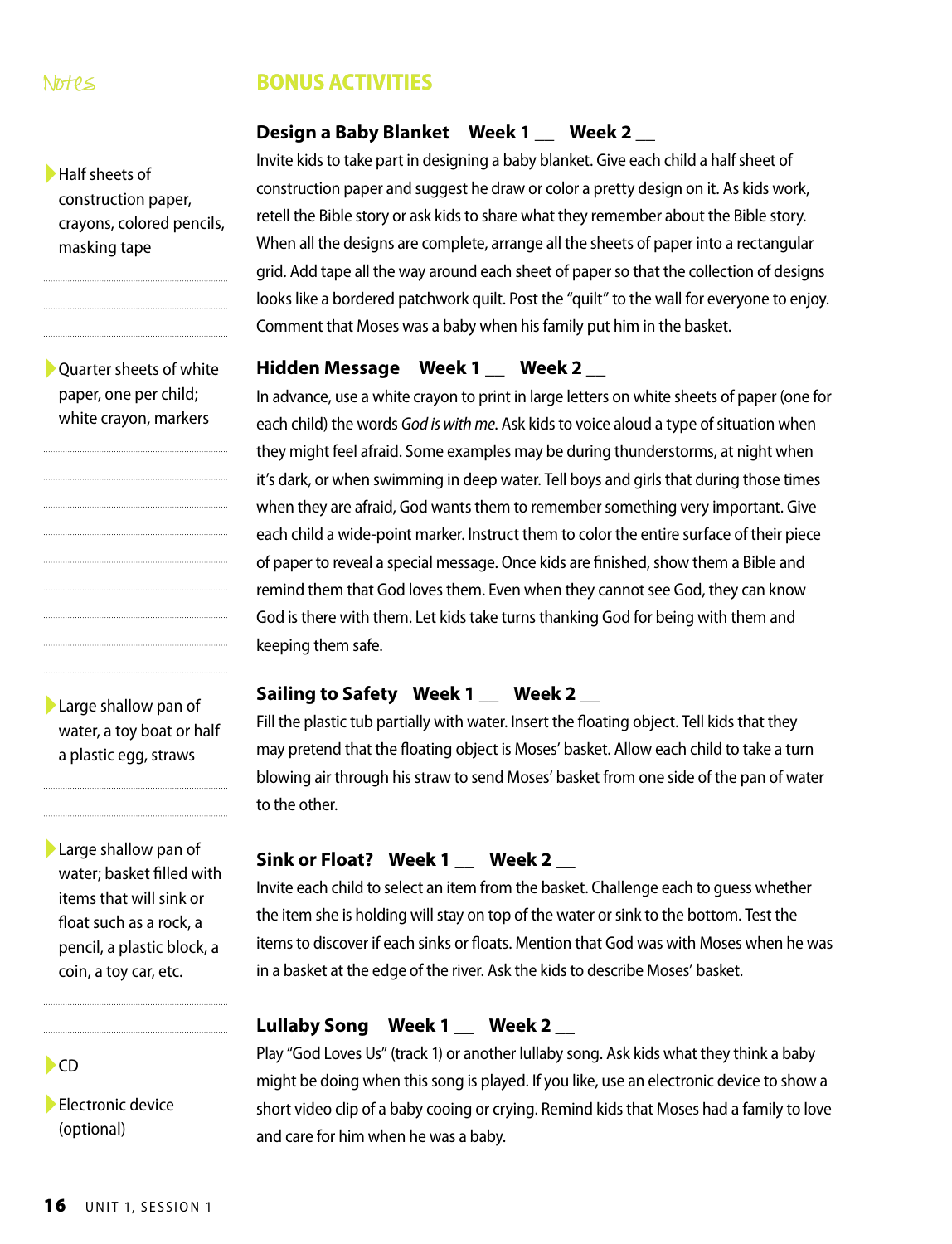#### **LIFE POINT** *God is with us.*

#### **Baby Moses Snack Week 1 \_\_ Week 2 \_\_**

Invite kids to each fill a cup halfway with chocolate pudding. Place a fish-shaped pretzel on top of each pudding serving. Invite kids to wash their hands before they eat their Moses-in-a-basket snack. Provide extra pretzels. As kids enjoy their snack, talk about the Bible story. Lead them to think about ways their parents and families have taken care of them since they were babies.



#### **Moses Sequence Cards Week 1 \_\_ Week 2 \_\_**

Place the cards inside a Bible. Make the Bible and cards available for kids to look at on their own or to talk about with an adult leader. Comment that each card represents a story about Moses that may be found in the Bible. Mention that kids will hear a few of the stories about Moses at church in the coming weeks.

#### **Review Cube Week 1 \_\_ Week 2 \_\_**

Demonstrate how to roll the cube. Suggest the child roll the cube. Read the suggestion that is visible at the top of cube. Lead the child to respond. Make the Teaching Picture available to help the child remember the story.

#### **Missions Emphasis Week 1 \_\_ Week 2 \_\_**

Show "A New Life for Abraham" video or tell the story. Lead kids to share the name of a person who has talked with them about Jesus. Mention that Martha Moore and Abraham tell people about Jesus in Spain. Find Spain on a map or globe. Pray for Martha Moore and Abraham.

#### **Coloring Page Week 1 \_\_ Week 2 \_\_**

Print the Coloring Page. Review the Bible story as children color.

#### Notes

►CD: "Allergy Alert"

►Disposable 3-ounce cups, instant chocolate pudding, fish-shaped pretzels, plastic spoons

►Pack Item 27: "Moses Sequence Cards"

#### ►Teaching Picture 1

►Pack Item 13: "Review Cube"

#### ►DVD

- ►CD: "Missionary Stories"
- ▶ Map or globe
- ►CD: "Miriam and Moses" Coloring Page
- ►Crayons or colored pencils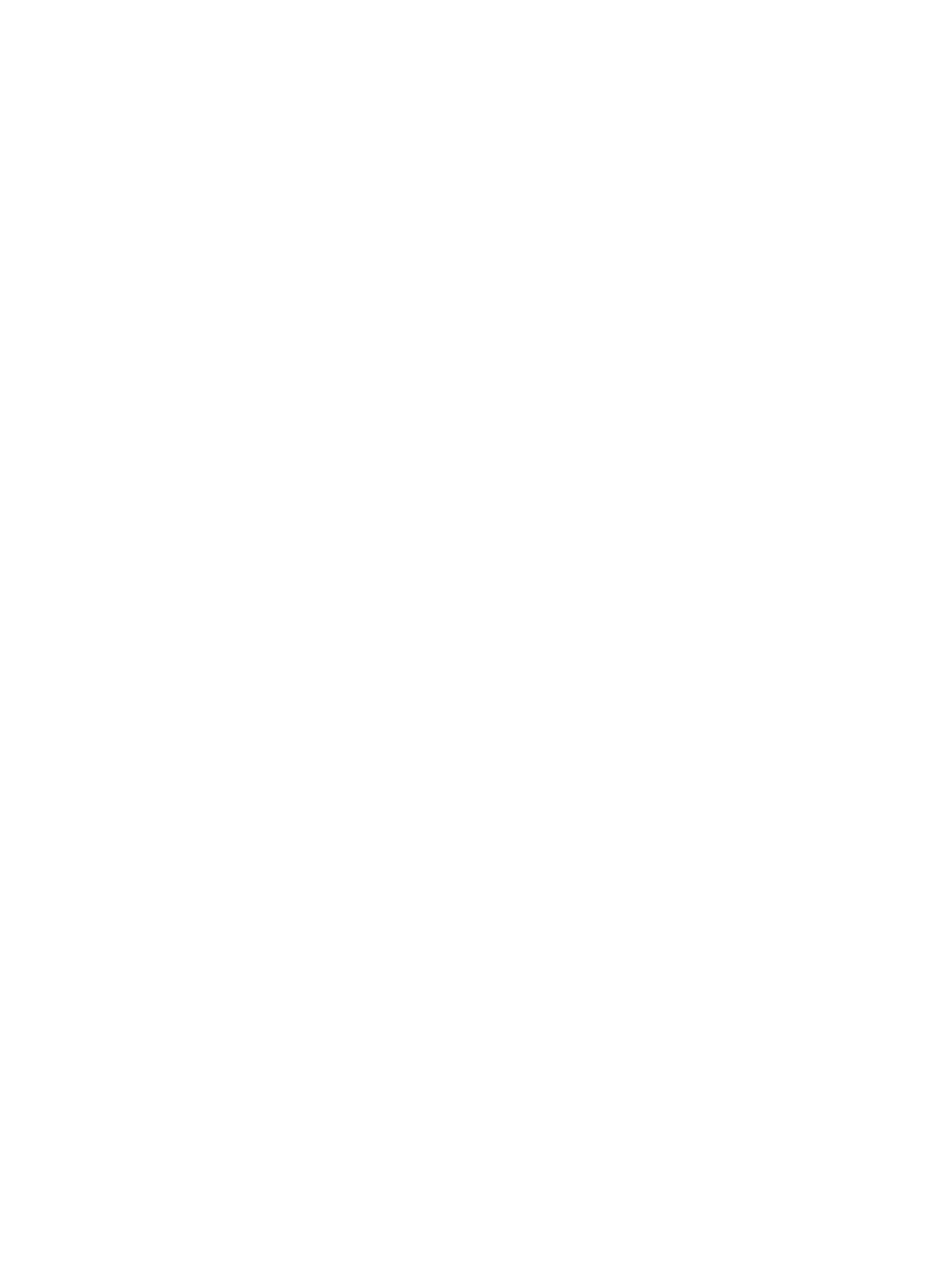

Baby Moses was placed in a basket. Touch the picture of the basket.

Parent  $T$ 

Place three baskets on a table. Guide your child to point out the smallest basket, the middle-sized basket, and the largest basket. Which basket does your child think would be just the right size to hold a baby?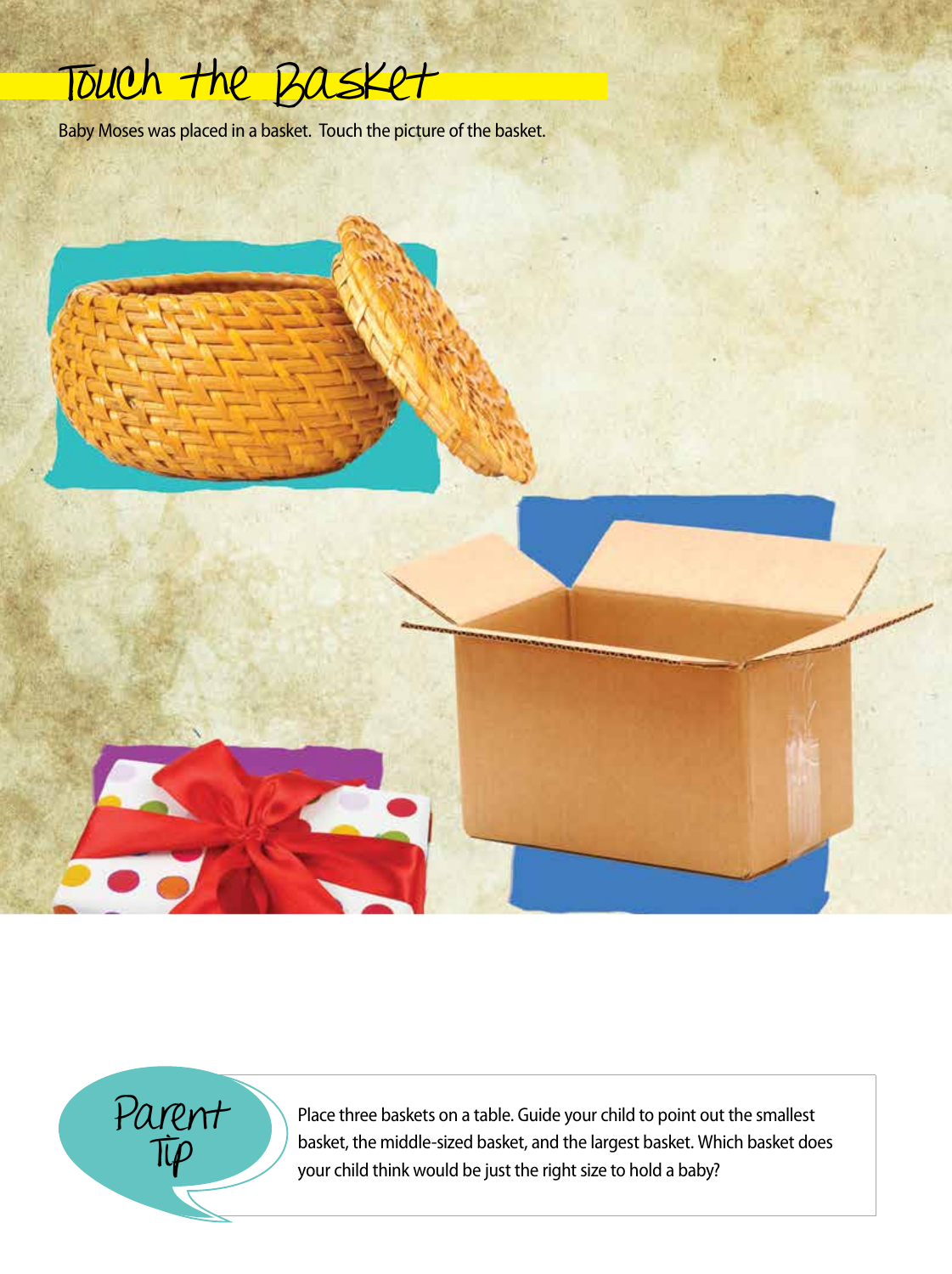